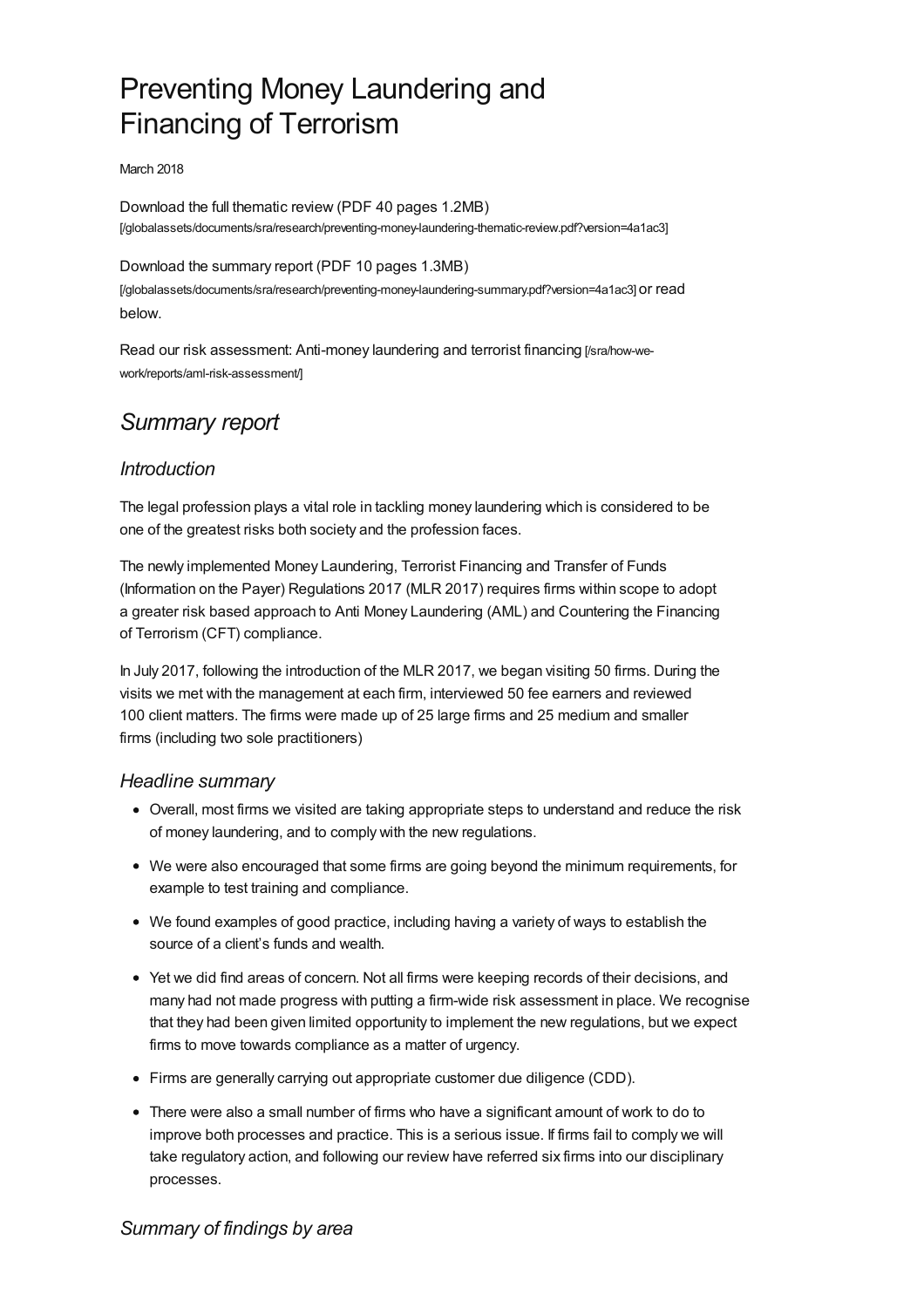#### *Governance*

- Most firms we visited had appropriate systems in place to reduce the risk of money laundering and terrorist financing.
- From 2018, many firms will be required to register a Money Laundering Compliance Officer (MLCO) with us. Encouragingly, many firms had already considered and identified their likely nominees.
- Forty-eight firms had an AML/CFT compliance policy. We were encouraged that 45 firms had reviewed their AML/CFT policies in the last 12 months and 34 firms had reviewed the policy within the last month.
- It was disappointing to note that only 11 firms said they had a firm-wide risk assessment in place and just a further six firms were in the process of implementing one. This is a requirement under the MLR 2017 and firms must take urgent steps to comply.

## *Develop and improve – Self assessment questions for firms*

#### *Roles*

- Have you appointed a MLCO?
- Who is your deputy Money Laundering Reporting Officer (MLRO)? How would others know?
- What support do you provide to the MLRO and the deputy?

#### *Policies*

- Have you updated your AML and CFT policies following the MLR 2017?
- Have you created a written firm risk assessment? Does it highlight the risks your firm faces and the mitigation you have taken?
- Is it easy for all staff to access and understand these policies?

#### *Monitoring & Enforcement*

- Could you prove staff understand and follow your policies?
- What do you do if staff fail to follow your policies?

#### *Risk based approach*

- Most firms had an appropriate understanding about the risks their firms faced. We encourage firms to consider the risks at a firm and department level.
- Although some firms must still make changes to meet the new obligations, we were generally satisfied by the plans and timescales we saw. It is important that firms prioritise these changes and in particular the newly required written risk assessment for the firm.
- Forty-six firms performed risk assessments on new matters and 21 firms said they recorded those assessments in writing. Of the 100 files we reviewed, there was evidence that the level of risk was assessed on only 69 of these files which was less than we would have liked to have seen. All firms should consider keeping written records of decisions, risk assessment processes and what due diligence was undertaken for each client/matter.

#### *Develop and improve – Self assessment questions for firms*

- Does each file have a written record of the AML/CFT risk?
- Do you consider and review the client, the transaction and the funds in each matter?
- How do you acknowledge and monitor the unique AML/CFT risks in different work areas?
- How do you control and monitor high risk matters?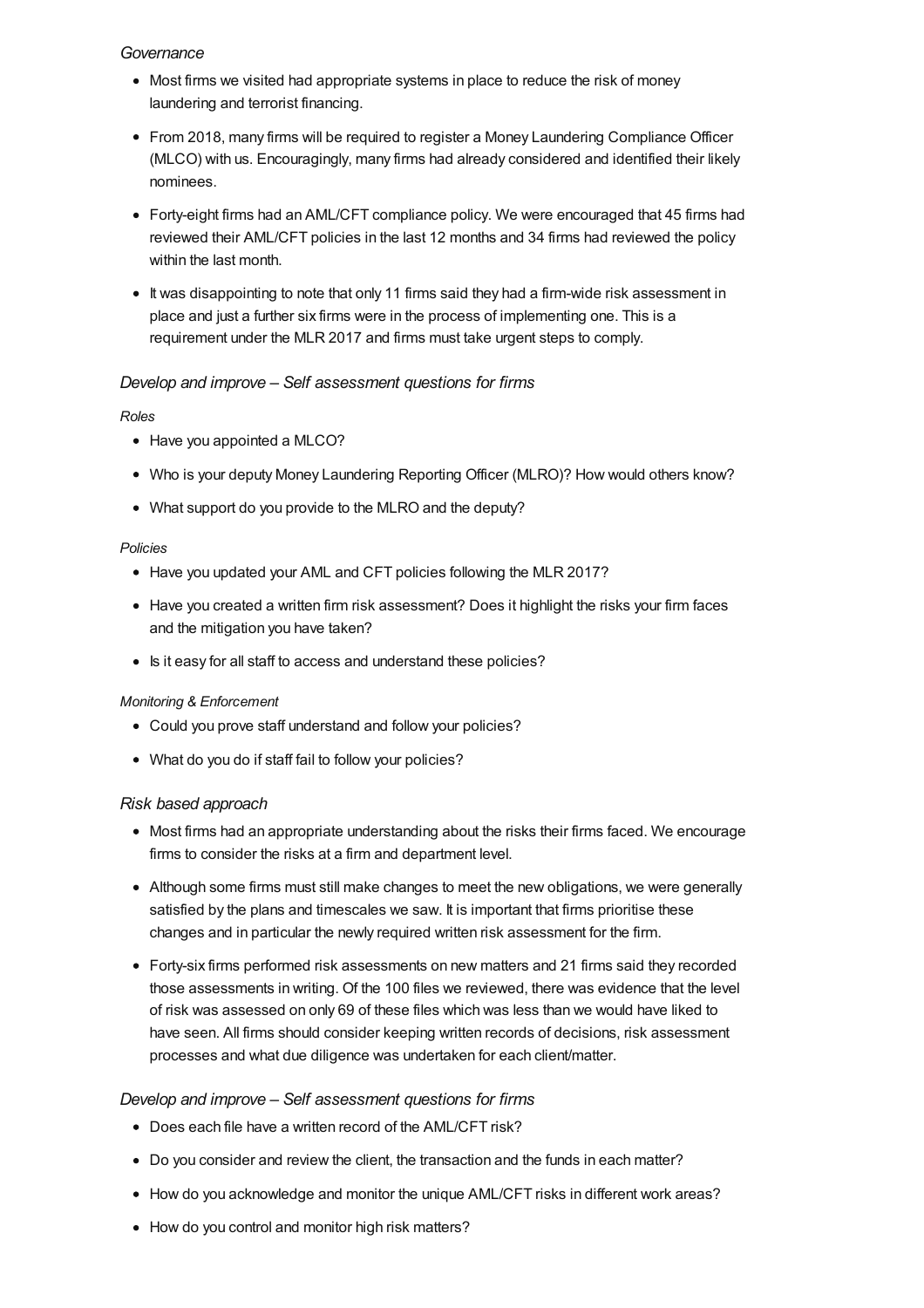#### *Customer due diligence*

- Firms are obliged to continually monitor CDD and most firms dealt with these requirements well. Overall, we were satisfied by the approach of firms to this area.
- Although the MLR 2017 has introduced significant changes, firms largely appear to be dealing with this area soundly.
- When we spoke to firms, the majority said they renewed CDD at regular intervals. For life events, such as change of name, change of gender, or change of address, only 34 firms said they would renew CDD - a lower proportion than we expected.

#### *Howdo firms collect CDD about clients?*

## *Develop and improve - Self assessment questions for firms*

- Does each file show how you have identified and verified the client?
- How do you identify a Politically Exposed Person, a family member or close known associate?
- Do your staff access the sanctions list?
- Can you monitor how frequently CDD is undertaken on high risk clients?
- Can you show how and when you undertake ongoing monitoring?

#### *Source of funds and wealth*

- Most firms understood the distinction between funds and wealth and we were pleased to see the depth of the fee earner's investigations.
- Five firms had difficulties separating the concepts of source of funds and source of wealth, and did not distinguish them. Firms must understand and record where funds will be provided from and how those funds were obtained.

#### *What evidence is gathered by firms?*

#### *Develop and improve – Self Assessment questions for firms*

- What is the difference between source of funds and source of wealth?
- Does each file record in writing where/who funds are from and how they were originally created?
- Do the fee earners understand the client, the transaction and the funds? If not, how do they continue to monitor and assess this information during the lifetime of the transaction?

#### *Training*

- AML and CFT training was undertaken regularly and fee earners were universally positive about the firms' approach. Firms must continue to update their training and consider whether specific individuals require enhanced training.
- We expect firms to consider how relevant and useful their training is. We saw good examples of firms tailoring training to address the specific risks that their staff faced in different areas of practice.
- Forty firms said that AML/CFT training was compulsory for all staff including accounts and secretarial staff. Some firms delivered training to individuals based on their level of exposure to AML/CFT.
- Thirty-six firms said they undertook testing to make sure that staff members understood the training. Testing knowledge is significant. It encourages individuals to invest time and effort in to the training and provides firms with an overview of where further training may be necessary.
- Forty-three firms kept records of staff attendance at AML/CFT training. Keeping a written